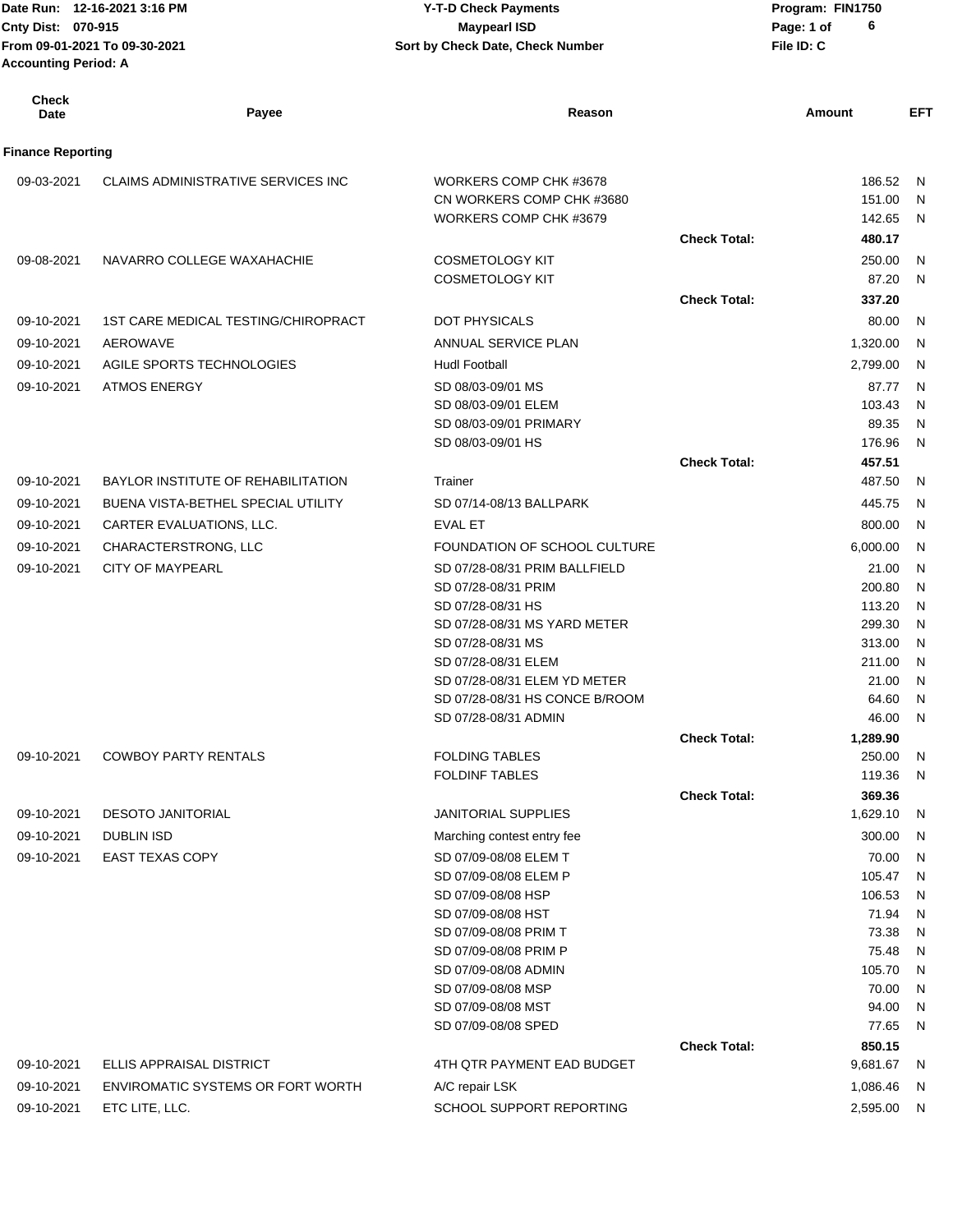**From 09-01-2021 To 09-30-2021 File ID: C Sort by Check Date, Check Number Accounting Period: A**

## **Date Run: Program: FIN1750 Cnty Dist:** 070-915 **Page: 2 of Page: 2 of Page: 2 of Page: 2 of Page: 2 of Y-T-D Check Payments 070-915 Maypearl ISD**

| <b>Check</b><br>Date | Payee                              | Reason                                               |                     | <b>Amount</b>       | EFT          |
|----------------------|------------------------------------|------------------------------------------------------|---------------------|---------------------|--------------|
| 09-10-2021           | <b>EWELL EDUCATIONAL SERVICES</b>  | <b>AET SUBSCRIPTION</b>                              |                     | 460.00              | N            |
| 09-10-2021           | FRIENDS OF TEXAS PUBLIC SCHOOL     | MEMBERSHIP 2021/2022                                 |                     | 350.00              | N            |
| 09-10-2021           | FRONTLINE TECHNOLOGIES GROUP, LLC  | ABSENCE & TIME SOLUTION                              |                     | 12,082.57           | - N          |
| 09-10-2021           | <b>GLEN ROSE HS</b>                | Glen Rose CC Meet                                    |                     | 225.00              | N            |
| 09-10-2021           | <b>GLEN ROSE ISD</b>               | <b>Glen Rose VBall Tournament</b>                    |                     | 415.00              | N            |
| 09-10-2021           | <b>GRANDVIEW ISD</b>               | Grandview JV VBall Tournament                        |                     | 400.00              | $\mathsf{N}$ |
| 09-10-2021           | IMAGE MAKER 4 U, INC.              | Softball ImageMaker                                  |                     | 198.00              | N            |
| 09-10-2021           | ISI COMMERCIAL REFRIGERATION       | Ice maker repair LSK kitchen                         |                     | 608.49              | N            |
| 09-10-2021           | <b>KEENE ISD</b>                   | Keene CC Meet                                        |                     | 300.00              | $\mathsf{N}$ |
| 09-10-2021           | <b>LABATT FOOD SERVICE</b>         | <b>GROCERIES</b>                                     |                     | 8,924.07            | N            |
|                      |                                    | <b>GROCERIES</b>                                     |                     | 8,952.57            | N            |
|                      |                                    | <b>GROCERIES</b>                                     |                     | 9,290.56            | N            |
| 09-10-2021           | <b>LRP PUBLICATIONS</b>            | <b>IEP NEWSLETTER</b>                                | <b>Check Total:</b> | 27,167.20<br>269.50 | N            |
| 09-10-2021           | <b>MIRANDA HARRIS</b>              | <b>VOLLEYBALL OFFICIAL</b>                           |                     | 175.00              | N            |
| 09-10-2021           | MOBILITY EXCELLENCE, LLC           | <b>O&amp;M SERVICE</b>                               |                     | 255.00              | N            |
| 09-10-2021           | MR. BILLS PLUMBING                 | <b>INSPECT LINES</b>                                 |                     | 300.00              | N            |
| 09-10-2021           | <b>NETX SPORTS GRAPHICS</b>        | 1 YEAR SPORTS GRAPHICS                               |                     | 200.00              | N            |
| 09-10-2021           | <b>BORDEN DAIRY</b>                | <b>MILK</b>                                          |                     | 1,218.05            | N            |
|                      |                                    | <b>MILK</b>                                          |                     | 843.28              | N            |
|                      |                                    | <b>MILK</b>                                          |                     | 749.59              | N            |
|                      |                                    | <b>MILK</b>                                          |                     | 1,191.29            | N            |
|                      |                                    |                                                      | <b>Check Total:</b> | 4,002.21            |              |
| 09-10-2021           | NORTHWEST EVALUATION ASSOCIATION   | <b>MAP GROWTH</b>                                    |                     | 11,337.50           | N            |
|                      |                                    | MAP GROWTH SCIENCE                                   |                     | 1,425.00            | N            |
| 09-10-2021           | OAK CLIFF OFFICE SUPPLY & PRINTING | LAMINATE                                             | <b>Check Total:</b> | 12,762.50<br>362.18 | N            |
|                      |                                    | RED PRESSBOARD FOLDERS                               |                     | 364.60              | N            |
|                      |                                    |                                                      | <b>Check Total:</b> | 726.78              |              |
| 09-10-2021           | PADILLA POLL                       | Padilla Poll                                         |                     | 220.00              | N            |
| 09-10-2021           | PORTA PHONE COMPANY, INC.          | <b>Headset Repair</b>                                |                     | 98.10               | N            |
| 09-10-2021           | <b>REPUBLIC SERVICES #794</b>      | SD AUGUST                                            |                     | 2,360.60            | N            |
| 09-10-2021           | RIO VISTA ISD                      | Rio Vista CC Meet                                    |                     | 500.00 N            |              |
|                      |                                    | Rio Vista VBall Tournament                           |                     | 375.00              | - N          |
|                      |                                    |                                                      | <b>Check Total:</b> | 875.00              |              |
| 09-10-2021           | Secured Mobility LLC               | <b>SMART TAG</b>                                     |                     | 1,606.66            | <sub>N</sub> |
| 09-10-2021           | SUPERIOR PEDIATRIC CARE, INC.      | PT SERVICES                                          |                     | 471.25              | N            |
|                      |                                    | PT CONTRACTED SERVICES<br>OT SERVICES                |                     | 682.50<br>975.00    | N<br>N       |
|                      |                                    | <b>TVI SERVICE</b>                                   |                     | 375.00              | N            |
|                      |                                    |                                                      | <b>Check Total:</b> | 2,503.75            |              |
| 09-10-2021           | TASB, INC.                         | <b>BOARDBOOK</b>                                     |                     | 1,250.00            | -N           |
| 09-10-2021           | TASB, INC.                         | <b>ENVIROMENTAL MEMBERSHIP</b>                       |                     | 2,600.00            | N            |
| 09-10-2021           | TASB, INC.                         | HR SERVICE SUBSCRIPTION                              |                     | 1,150.00            | -N           |
| 09-10-2021           | TASB RISK MANAGEMENT FUND          | <b>WORKERS COMPENSATION</b>                          |                     | 15,328.00           | N            |
|                      |                                    | <b>WORKERS COMP</b>                                  |                     | 20,000.00           | N            |
|                      |                                    |                                                      | <b>Check Total:</b> | 35,328.00           |              |
| 09-10-2021           | TASB RISK MANAGEMENT FUND          | UNEMPLOY COMP COVERAGE                               |                     | 5,642.00            | N            |
| 09-10-2021           | <b>TEPSA</b>                       | <b>Professional Dues</b><br><b>Professional Dues</b> |                     | 7.00<br>350.00      | N<br>N.      |
|                      |                                    |                                                      | <b>Check Total:</b> | 357.00              |              |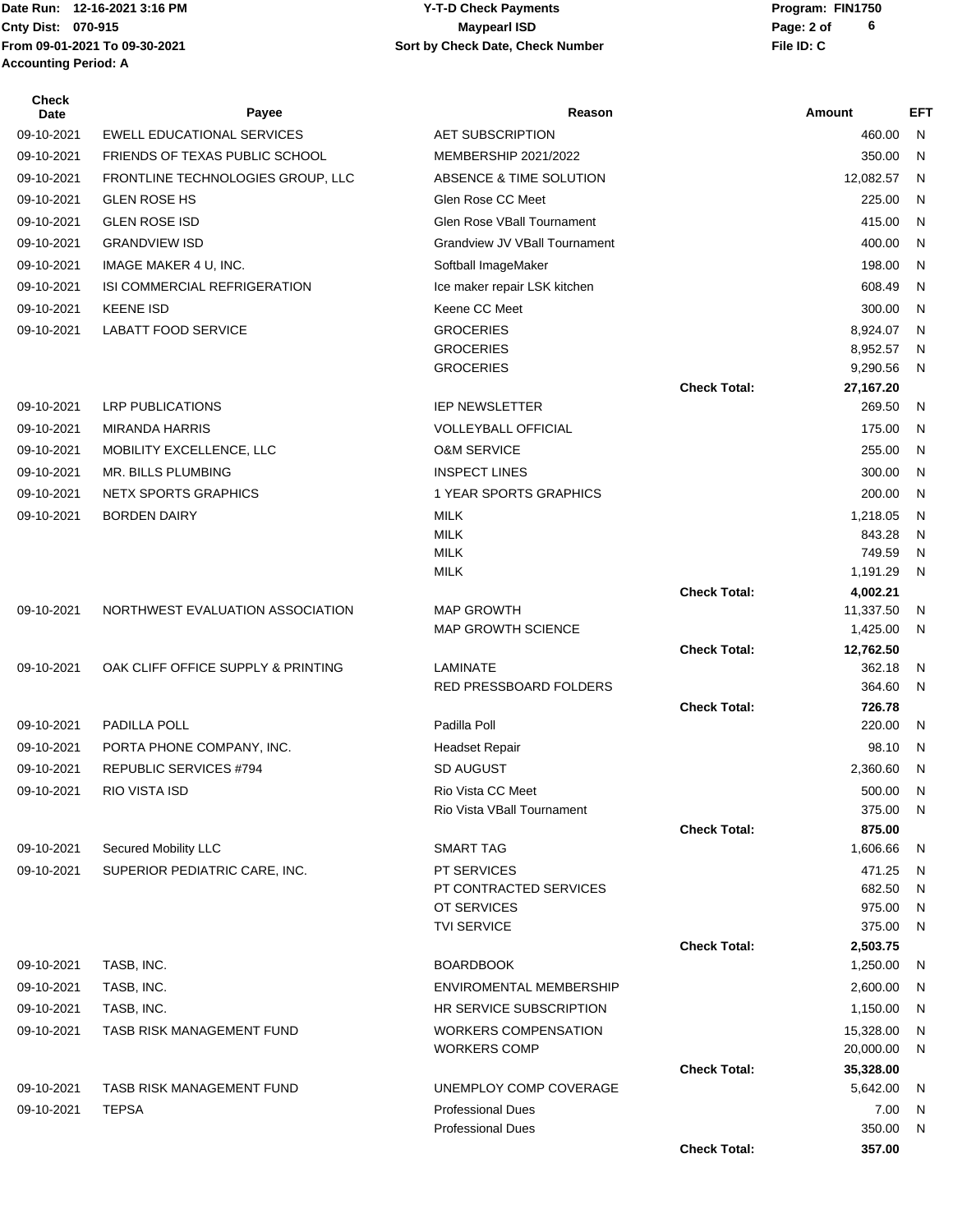**From 09-01-2021 To 09-30-2021 File ID: C Sort by Check Date, Check Number Accounting Period: A**

## **Date Run: Program: FIN1750 Cnty Dist:** 070-915 **Page: 3 of MaypearI ISD MaypearI ISD 12-15-20 Y-T-D Check Payments 070-915 Maypearl ISD**

| Check<br><b>Date</b> | Payee                              | Reason                                             |                     | Amount               | <b>EFT</b>   |
|----------------------|------------------------------------|----------------------------------------------------|---------------------|----------------------|--------------|
| 09-10-2021           | <b>TEX AIR FILTERS</b>             | <b>BELT</b>                                        |                     | 30.12                | $\mathsf{N}$ |
| 09-10-2021           | TEXAS ASSOC OF RURAL SCHOOLS       | MEMBERSHIP 2021/2022                               |                     | 450.00               | N            |
| 09-10-2021           | TEXAS ASSOC. COMMUNITY SCHOOLS     | MEMBERSHIP 2021/2022                               |                     | 600.00               | N            |
| 09-10-2021           | TK ELEVATORS                       | <b>ELEVATOR MAINTENANCE</b>                        |                     | 629.87               | N            |
|                      |                                    | ELEVATOE MAINTENANCE                               |                     | 629.87               | N            |
|                      |                                    |                                                    | <b>Check Total:</b> | 1,259.74             |              |
| 09-10-2021           | UNIVERSITY OF TEXAS AT AUSTIN      | <b>CONFERENCE 3A UIL</b>                           |                     | 2,800.00             | N            |
| 09-10-2021           | WAXAHACHIE CROSS COUNTRY BOOSTER   | Waxahachie CC Meet                                 |                     | 400.00               | N            |
| 09-10-2021           | WEATHERFORD HIGH SCHOOL            | Wford. Boys BB Tournament                          |                     | 900.00               | N            |
| 09-10-2021           | WELDERS WAREHOUSE CORP.            | <b>CYLINDER RENTALS FOR AUGUST</b>                 |                     | 136.95               | N            |
| 09-10-2021           | <b>WHITNEY ISD</b>                 | Whitney VBall Tournament                           |                     | 400.00               | N            |
| 09-10-2021           | ANDREA WIMBERLY                    | <b>VOLLEYBALL OFFICIAL</b>                         |                     | 175.00               | N            |
| 09-10-2021           | CLAIMS ADMINISTRATIVE SERVICES INC | WORKERS COMP CHK# 3681                             |                     | 146.61               | N            |
|                      |                                    | WORKERS COMP CHK# 3682                             |                     | 193.81               | N            |
|                      |                                    | WORKERS COMP CHK# 3683                             |                     | 193.81               | N            |
|                      |                                    |                                                    | <b>Check Total:</b> | 534.23               |              |
| 09-11-2021           | CLAIMS ADMINISTRATIVE SERVICES INC | CN WORKERS COMP CHK# 3684                          |                     | 151.00               | N            |
| 09-12-2021           | CLAIMS ADMINISTRATIVE SERVICES INC | <b>WORKERS COMP EPAY</b>                           |                     | 488.00               | N            |
| 09-16-2021           | CLAIMS ADMINISTRATIVE SERVICES INC | WORKERS' COMP CHK# 3685                            |                     | 147.69               | N            |
|                      |                                    | WORKERS' COMP CHK# 3689                            |                     | 193.81               | N            |
|                      |                                    | WORKERS' COMP CHK# 3690<br>WORKERS' COMP CHK# 3686 |                     | 183.85<br>131.06     | N<br>N       |
|                      |                                    | WORKERS' COMP CHK# 3687                            |                     | 133.87               | N            |
|                      |                                    | WORKERS' COMP CHK# 3688                            |                     | 133.87               | N            |
|                      |                                    |                                                    | <b>Check Total:</b> | 924.15               |              |
| 09-17-2021           | COMMUNITY COFFEE CO. LLC           | <b>COFFEE</b>                                      |                     | 241.20               | N            |
|                      |                                    | <b>COFFEE</b>                                      |                     | 429.00               | N            |
|                      |                                    | <b>COFFEE</b>                                      |                     | 187.15               | N            |
|                      |                                    |                                                    | <b>Check Total:</b> | 857.35               |              |
| 09-17-2021           | <b>EUBANKS FLORIST</b>             | <b>FLOWERS HOMECOMING</b>                          |                     | 95.00                | N            |
| 09-17-2021           | <b>JOSTENS</b>                     | YEARBOOK 2021                                      |                     | 7,143.27             | N            |
| 09-17-2021           | AIRGAS USA, LLC-CENTRAL DIVISION   | <b>CYLINDERS</b>                                   |                     | 243.76 N             |              |
| 09-17-2021           | ALVARADO HIGH SCHOOL               | Alvarado VBall Tournament                          |                     | 350.00 N             |              |
| 09-17-2021           | AMERICAN SCHOOL COUNSELOR ASSOC    | <b>Counselor Dues</b>                              |                     | 139.00               | N,           |
| 09-17-2021           | CHARACTERSTRONG, LLC               | <b>SEL LESSONS</b>                                 |                     | 4,000.00             | N            |
|                      |                                    | <b>SEL LESSONS</b>                                 | <b>Check Total:</b> | 1,397.90             | N            |
| 09-17-2021           | <b>CIPA FILTER</b>                 | <b>LEASE AGREEMENT YEAR 2</b>                      |                     | 5,397.90<br>4,868.94 | N            |
| 09-17-2021           | DOUG MOORE                         | <b>VOLLEYBALL OFFICIAL</b>                         |                     | 95.00                | N            |
| 09-17-2021           | <b>EAST TEXAS COPY</b>             | SD08/09-09/09 ELEM T                               |                     | 70.00                | N            |
|                      |                                    | SD08/09-09/09 ELEM P                               |                     | 81.47                | N            |
|                      |                                    | SD08/09-09/09 HSP                                  |                     | 103.75               | N            |
|                      |                                    | SD08/09-09/09 PRIM T                               |                     | 70.00                | N            |
|                      |                                    | HST COPIER SD 09/25-10/25                          |                     | 128.24               | N            |
|                      |                                    | SD08/09-09/09 HST                                  |                     | 82.37                | N            |
|                      |                                    | PRIMARY SD 09/25-10/25                             |                     | 255.37               | N            |
|                      |                                    | SD08/09-09/09 PRIM P<br>SD08/09-09/09 ADMIN        |                     | 72.85<br>128.52      | N<br>N       |
|                      |                                    | MAINT. SD 09/15-10/15                              |                     | 48.02                | N            |
|                      |                                    | SD08/09-09/09 MSP                                  |                     | 70.00                | N            |
|                      |                                    | SD08/09-09/09 MST                                  |                     | 73.82                | N            |
|                      |                                    | SPED COPIER SD 09/25-10/25                         |                     | 128.23               | N            |
|                      |                                    | SD08/09-09/09 SPED                                 |                     | 71.80 N              |              |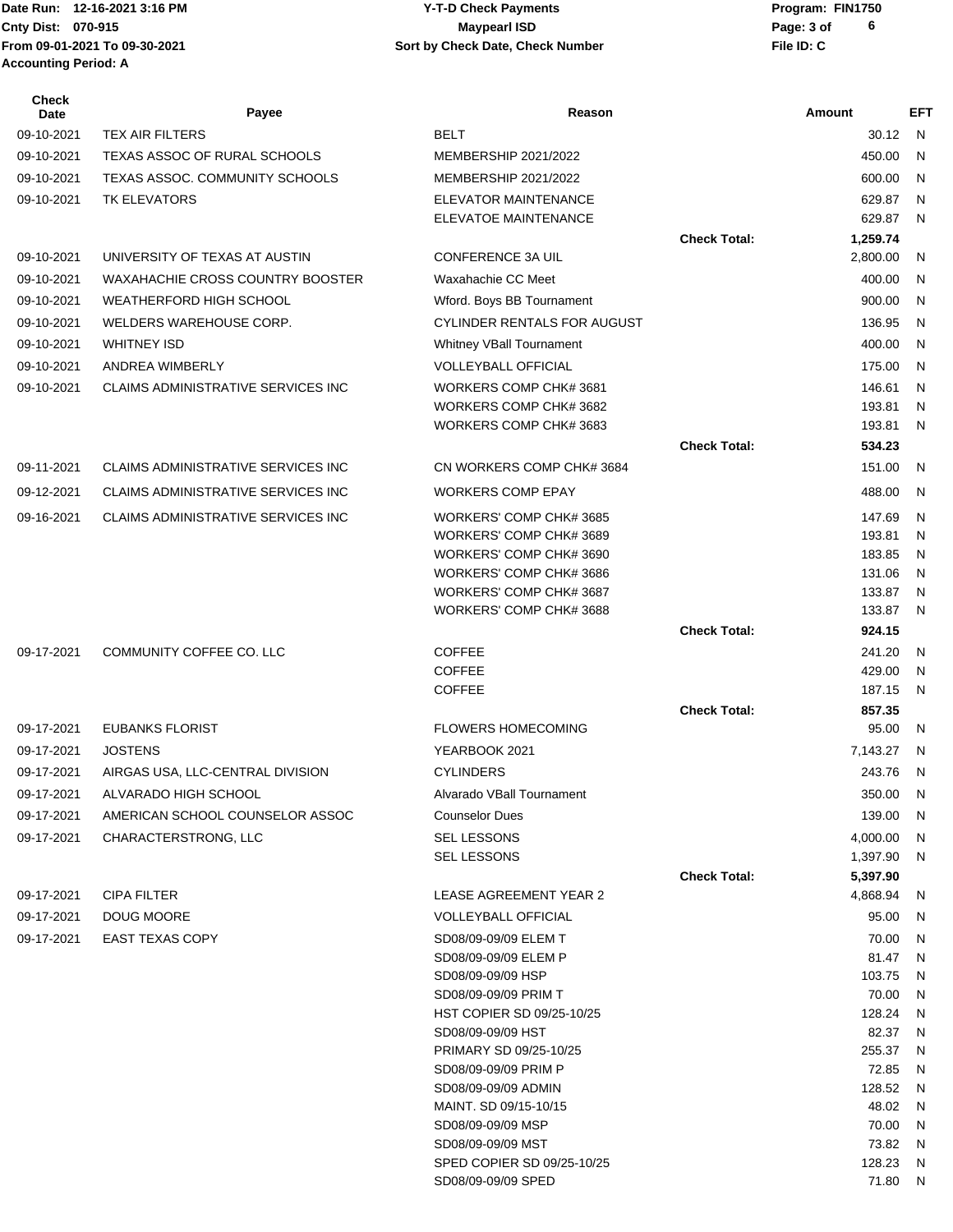| Check<br>Date | Payee                                          | Reason                            |                     | Amount     | EFT          |
|---------------|------------------------------------------------|-----------------------------------|---------------------|------------|--------------|
|               |                                                |                                   | <b>Check Total:</b> | 1,384.44   |              |
| 09-17-2021    | <b>CLEBURNE WELDING &amp; INDUSTRIAL SUPPL</b> | <b>CYLINDERS</b>                  |                     | 21.86      | N            |
| 09-17-2021    | <b>EQUITY CENTER</b>                           | <b>MEMBERSHIP FEE</b>             |                     | 1,262.00   | N.           |
| 09-17-2021    | Houston ISD                                    | <b>SHARS BILLING AUGUST</b>       |                     | 1.93       | N            |
| 09-17-2021    | INTERQUEST DETECTION CANINES                   | CANINE SERVICE HALF DAY           |                     | 290.00     | N            |
| 09-17-2021    | DANUTA C JACKSON                               | <b>VOLLEYBALL OFFICIAL</b>        |                     | 125.00     | N            |
| 09-17-2021    | <b>JUST SAY YES!YOUTH EQUIPPED SUCCEED</b>     | <b>MENTAL HEALTH/WELLNESS</b>     |                     | 2,906.64   | N            |
| 09-17-2021    | <b>KEENE ISD</b>                               | Keene #2 CC Meet                  |                     | 375.00     | N            |
| 09-17-2021    | LOGMEIN USA, INC.                              | PHONE/EQUIPMMENT RENTAL           |                     | 2,964.06   | N            |
| 09-17-2021    | M.A.C. ALARMS                                  | ANNUAL SERVICE AGREEMENT          |                     | 2,820.00   | N.           |
| 09-17-2021    | <b>MADISON WOODHOUSE</b>                       | <b>ESL EXAM</b>                   |                     | 118.87     | N            |
| 09-17-2021    | <b>MARKS LANHAM</b>                            | <b>VOLLEYBALL OFFICIAL</b>        |                     | 95.00      | N.           |
| 09-17-2021    | <b>MARKS PLUMBING PARTS</b>                    | plumbing supplies for the dist    |                     | 1,055.76   | N            |
| 09-17-2021    | <b>MAYPEARL LIONS CLUB</b>                     | 2021/2022 MEMBERSHIP              |                     | 100.00     | N            |
| 09-17-2021    | <b>MENTORS CARE</b>                            | <b>MENTORS CARE 1 ST PAYMENT</b>  |                     | 4,500.00   | N            |
| 09-17-2021    | <b>NELVIN HUDGENS</b>                          | FOOTBALL OFFICIAL                 |                     | 140.00     | N            |
| 09-17-2021    | OAK CLIFF OFFICE SUPPLY & PRINTING             | <b>CORK COARD</b>                 |                     | 48.28      | N            |
| 09-17-2021    | PIEPER ENTERPRISES, INC.                       | SPORTS COMPLEX SEPTEMBER          |                     | 2.250.00   | $\mathsf{N}$ |
|               |                                                | <b>LAWN MAINTENANCE SEPTEMBER</b> |                     | 6,500.00   | N            |
|               |                                                |                                   | <b>Check Total:</b> | 8,750.00   |              |
| 09-17-2021    | PITNEY BOWES GLOBAL FINANCIAL SERVI            | <b>POSTAGE</b>                    |                     | 500.00     | N            |
| 09-17-2021    | <b>REGION 10/EDUCATION SERVICE CENTER</b>      | <b>FIBER NETWORK</b>              |                     | 15,600.00  | N            |
| 09-17-2021    | <b>REGION 30 UIL MUSIC</b>                     | Marching UIL entry fee            |                     | 400.00     | N.           |
| 09-17-2021    | RONNY J. WIMBERLY                              | <b>VOLLEYBALL OFFICIAL</b>        |                     | 125.00     | N            |
| 09-17-2021    | SAGU                                           | DEPOSIT FOR GRADUATION            |                     | 468.75     | N            |
| 09-17-2021    | SAGU                                           | <b>DEPOSIT SENIOR AWARDS</b>      |                     | 387.50     | N.           |
| 09-17-2021    | SUREGUARD PEST SERVICE                         | PEST CONTROL SEPTEMBER            |                     | 833.00     | $\mathsf{N}$ |
| 09-17-2021    | TASB, INC.                                     | POLICY SERVICE                    |                     | 1,900.00   | N            |
| 09-17-2021    | THE ORIGINAL MAYFIELD FENCE CO. INC            | Re-stretch fencing                |                     | 1,050.00   | N            |
| 09-17-2021    | <b>TRANE</b>                                   | motor/duct insulation             |                     | 1,336.36   | N            |
| 09-17-2021    | <b>TXU ENERGY</b>                              | SD 08/11-09/09 SEC. LIGHTS        |                     | 335.29     | N            |
| 09-17-2021    | <b>WILLIE MUNDINE</b>                          | <b>FOOTBALL OFFICIAL</b>          |                     | 115.00     | - N          |
| 09-17-2021    | CLAIMS ADMINISTRATIVE SERVICES INC             | WORKERS' COMP CHK# 3691           |                     | 151.00     | N.           |
| 09-21-2021    | THE COWBOY BANK OF TEXAS                       | Bus Loan Payment                  |                     | 107,226.29 | N            |
|               |                                                | Bus Loan Payment                  |                     | 475.27     | N            |
|               |                                                |                                   | <b>Check Total:</b> | 107,701.56 |              |
| 09-23-2021    | <b>MAINSTAY FARM</b>                           | <b>FIELD TRIP</b>                 |                     | 1.720.00   | N,           |
| 09-23-2021    | BENJAMIN CALEB SHIPMAN                         | FOOTBALL OFFICIAL                 |                     | 120.00     | N            |
| 09-23-2021    | <b>BRIAN K BURKEEN</b>                         | FOOTBALL OFFICIAL                 |                     | 120.00     | N            |
| 09-23-2021    | CANON FINANCIAL SERVICES INC                   | <b>COPIER LEASE SEPT</b>          |                     | 1,300.29   | N            |
|               |                                                | SPED LEASE SEPTEMEBER             |                     | 135.64     | N            |
|               |                                                |                                   | <b>Check Total:</b> | 1,435.93   |              |
| 09-23-2021    | COLLEGE STREET PRINTING CO., INC.              | <b>NOTECARDS</b>                  |                     | 265.20     | N            |
| 09-23-2021    | CROCKETT HIGH SCHOOL                           | Boys BBall Houston County Tour    |                     | 400.00     | N            |
| 09-23-2021    | <b>DESOTO JANITORIAL</b>                       | Janitorial/kitchen supplies       |                     | 4,452.30   | N            |
|               |                                                | Janitorial/kitchen supplies       |                     | 448.38     | N            |
|               |                                                |                                   | <b>Check Total:</b> | 4,900.68   |              |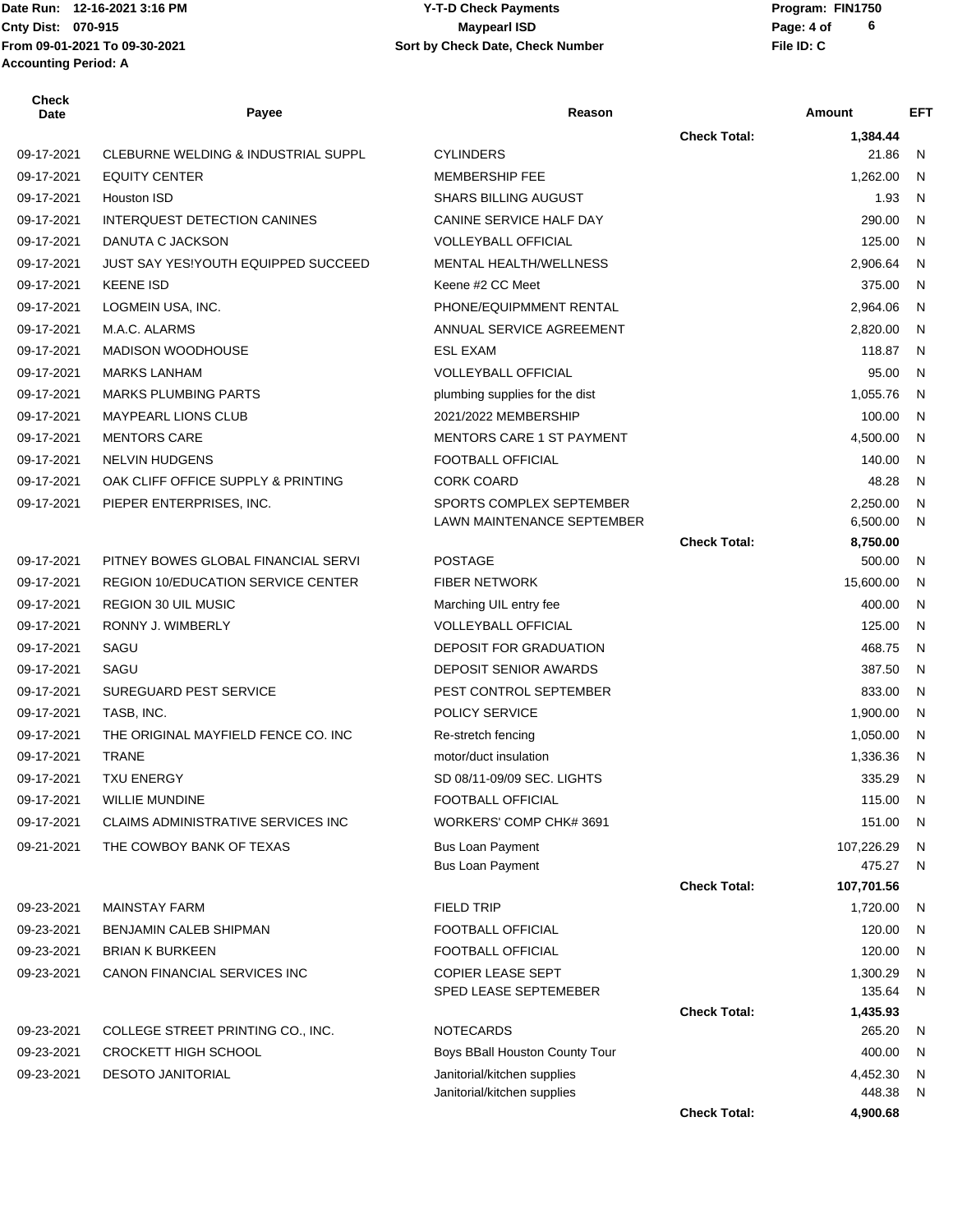**Date Run: Program: FIN1750 Cnty Dist:** 070-915 **Page:** 5 of **From 09-01-2021 To 09-30-2021 File ID: C Sort by Check Date, Check Number 12-15-20 Y-T-D Check Payments 070-915 Maypearl ISD Accounting Period: A**

| <b>Check</b><br>Date | Payee                                     | Reason                               |                     | Amount    | <b>EFT</b>   |
|----------------------|-------------------------------------------|--------------------------------------|---------------------|-----------|--------------|
| 09-23-2021           | <b>DIRECT ENERGY</b>                      | SD 08/11-09/09 PRIM PR FIELD         |                     | 24.80     | $\mathsf{N}$ |
|                      |                                           | SD 08/11-09/09 PORTABLE              |                     | 143.03    | N            |
|                      |                                           | SD 08/11-09/09 HS S. WING            |                     | 3,251.04  | N            |
|                      |                                           | SD 08/11-09/09 ARCHIVE               |                     | 204.33    | N            |
|                      |                                           | SD 08/11-09/09 PRIM CAFT             |                     | 611.72    | N            |
|                      |                                           | SD 08/11-09/09 QUAD                  |                     | 290.77    | N            |
|                      |                                           | SD 08/11-09/09 PRIMARY               |                     | 1,620.83  | N            |
|                      |                                           | SD 08/11-09/09 GOLF                  |                     | 727.89    | N            |
|                      |                                           | SD 08/11-09/09 BUS BARN              |                     | 30.77     | N            |
|                      |                                           | SD 08/11-09/09 ADMIN                 |                     | 320.30    | N            |
|                      |                                           |                                      | <b>Check Total:</b> | 7,225.48  |              |
| 09-23-2021           | DONALD T. SMITH                           | <b>FOOTBALL OFFICIAL</b>             |                     | 120.00    | N            |
| 09-23-2021           | <b>EAST TEXAS COPY</b>                    | SD 08/04-09/03 ELEM T COPIER         |                     | 630.63    | N            |
|                      |                                           | SD 08/04-09/03 ELEM P COPIER         |                     | 74.72     | N            |
|                      |                                           | SD 08/04-09/03 HSP COPIER            |                     | 58.58     | N            |
|                      |                                           | SD 08/04-09/03 HST COPIER            |                     | 540.69    | N            |
|                      |                                           | SD 08/04-09/03 PRIM TE               |                     | 196.62    | N            |
|                      |                                           | SD 08/04-09/03 PRIM PRIN COPIE       |                     | 86.04     | N            |
|                      |                                           | SD 08/04-09/03 ADMIN COPIER          |                     | 337.35    | N            |
|                      |                                           | SD 08/04-09/03 MSP COPIER            |                     | 77.89     | N            |
|                      |                                           | SD 08/04-09/03 MST COPIER            |                     | 576.03    | N            |
|                      |                                           | SD 08/04-09/03 SPED COPIER           |                     | 85.31     | N            |
|                      |                                           |                                      | <b>Check Total:</b> | 2,663.86  |              |
| 09-23-2021           | <b>HILCO</b>                              | SD 07/28-08/27 FUEL TANKS            |                     | 34.25     | N            |
|                      |                                           | SD 07/28-08/27 SEC LIGHTS            |                     | 37.46     | N            |
|                      |                                           | SD 07/28-08/27 MARQUEE               |                     | 54.67     | N            |
|                      |                                           | SD 07/28-08/27 MS                    |                     | 5,097.01  | N            |
|                      |                                           | SD 07/28-08/27 ELEM                  |                     | 7,200.06  | N            |
|                      |                                           | SD 07/28-08/27 SPORTS COMPLEX        |                     | 272.15    | N            |
|                      |                                           | SD 07/28-08/27 NEW PORTABLES         |                     | 156.16    | N            |
|                      |                                           | SD 07/28-08/27 HS N WING             |                     | 3,931.46  | N            |
|                      |                                           | SD 07/28-08/27 ATH                   |                     | 1,270.97  | N            |
|                      |                                           | SD 07/28-08/27 AG BUILDING           |                     | 1,078.15  | N            |
|                      |                                           |                                      | <b>Check Total:</b> | 19,132.34 |              |
| 09-23-2021           | <b>HENRY IBARRA</b>                       | <b>FOOTBALL OFFICIAL</b>             |                     | 120.00    | N            |
| 09-23-2021           | <b>ITASCA ISD</b>                         | Itasca CC Meet                       |                     | 200.00    | N            |
| 09-23-2021           | <b>LRP PUBLICATIONS</b>                   | <b>NEWSLETTER</b>                    |                     | 5.00      | <sub>N</sub> |
| 09-23-2021           | LUCAS BIGGS                               | FOOTBALL OFFICIAL                    |                     | 120.00    | N            |
| 09-23-2021           | M.A.C. ALARMS                             | <b>Quarterly Elevator Monitoring</b> |                     | 450.00    | N            |
|                      |                                           | Quarterly Fire alarm AG/HS           |                     | 300.00    | N            |
|                      |                                           | Quarterly fire alarm all campu       |                     | 600.00    | N            |
|                      |                                           |                                      | <b>Check Total:</b> | 1,350.00  |              |
| 09-23-2021           | NEARPOD INC.                              | MS SITE LICENSE FLOCABULARY          |                     | 2,600.00  | N            |
|                      |                                           | <b>Flocabulary Licenses</b>          |                     | 2,000.00  | N            |
|                      |                                           |                                      | <b>Check Total:</b> | 4,600.00  |              |
| 09-23-2021           | OAK CLIFF OFFICE SUPPLY & PRINTING        | Supplies                             |                     | 103.80    | N            |
|                      |                                           | Supplies                             |                     | 323.28    | N            |
|                      |                                           |                                      | <b>Check Total:</b> | 427.08    |              |
| 09-23-2021           | ORIENTAL TRADING COMPANY, INC.            | <b>COUNSELING SUPPLIES</b>           |                     | 166.89    | N            |
| 09-23-2021           | PAMELA D. FUCHS                           | <b>VOLLEYBALL OFFICIAL</b>           |                     | 170.00    | N            |
| 09-23-2021           | RAPTOR TECHNOLOGIES, INC.                 | <b>RAPTOR TARDY PASS</b>             |                     | 100.00    | N            |
| 09-23-2021           | <b>REGION 10/EDUCATION SERVICE CENTER</b> | Rosetta Stone Licenses               |                     | 950.00    | N,           |